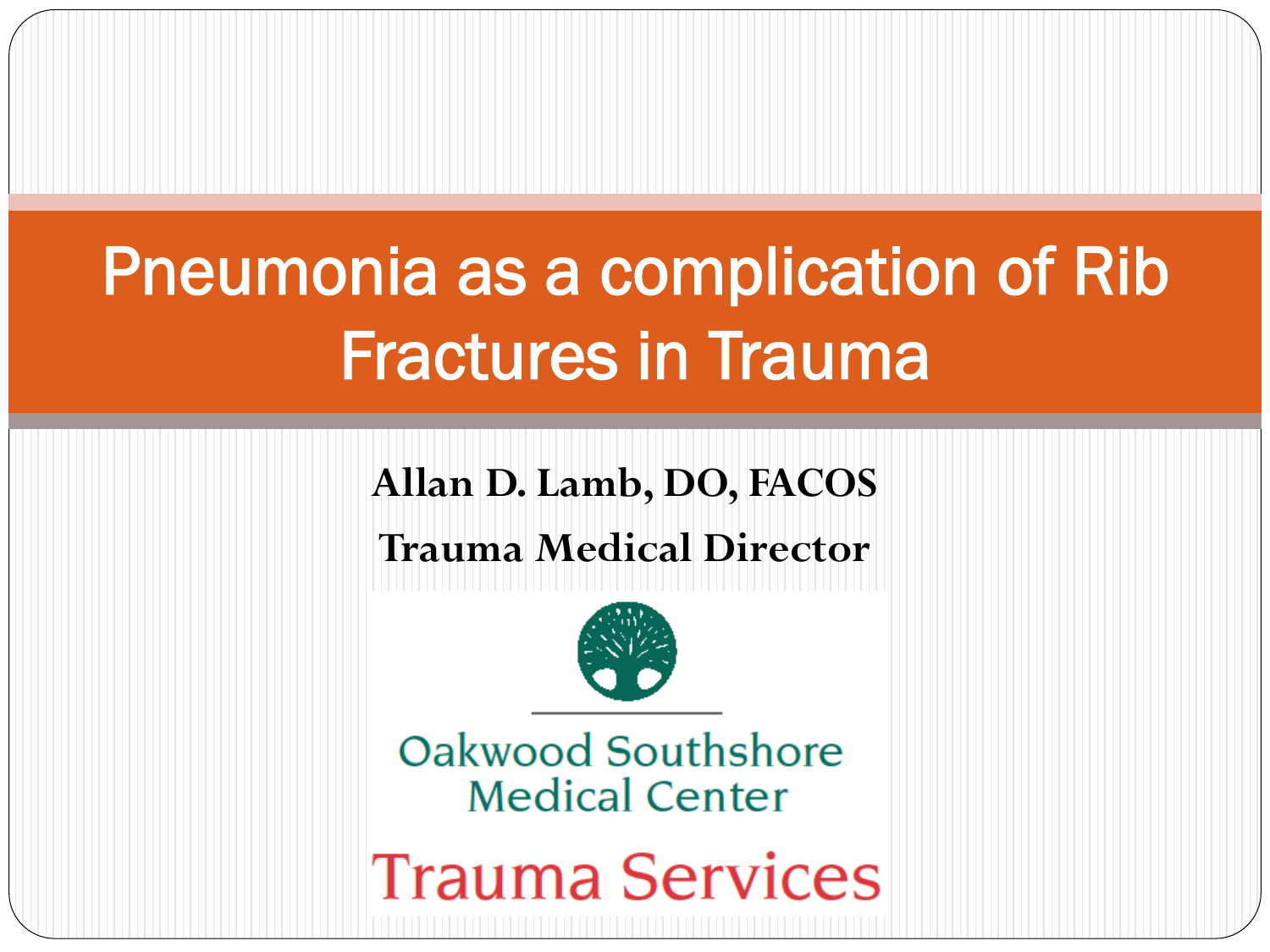### Pneumonia

- •**\$ 40.2 billion cost in 2005**
- •**8th leading cause of death**
- •**55,477 deaths from pneumonia in 2006**
- •**Trauma patients susceptible from stress and weakened immune system, in addition to direct injury**
- •**Well known complication of rib fractures, especially in elderly**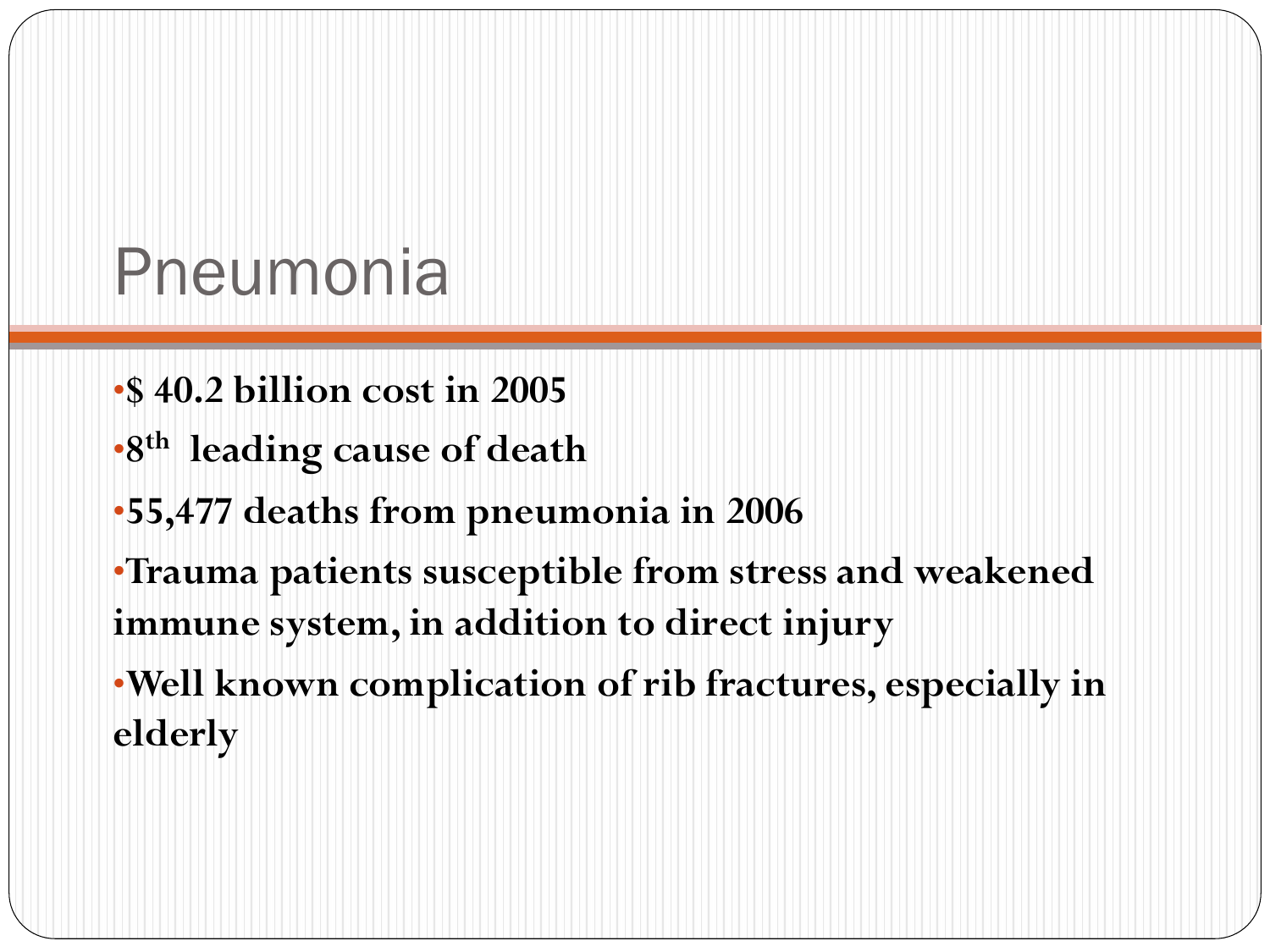## Problem

**OSMC pneumonia rate (complication) associated with rib fractures was 5.2% Significant outlier in MTQIP data 2011. Above NTQIP benchmark of 4.9% 2011-2012 quality improvement project began in October, 2011.** 

**Goal was a rate of 3.9%**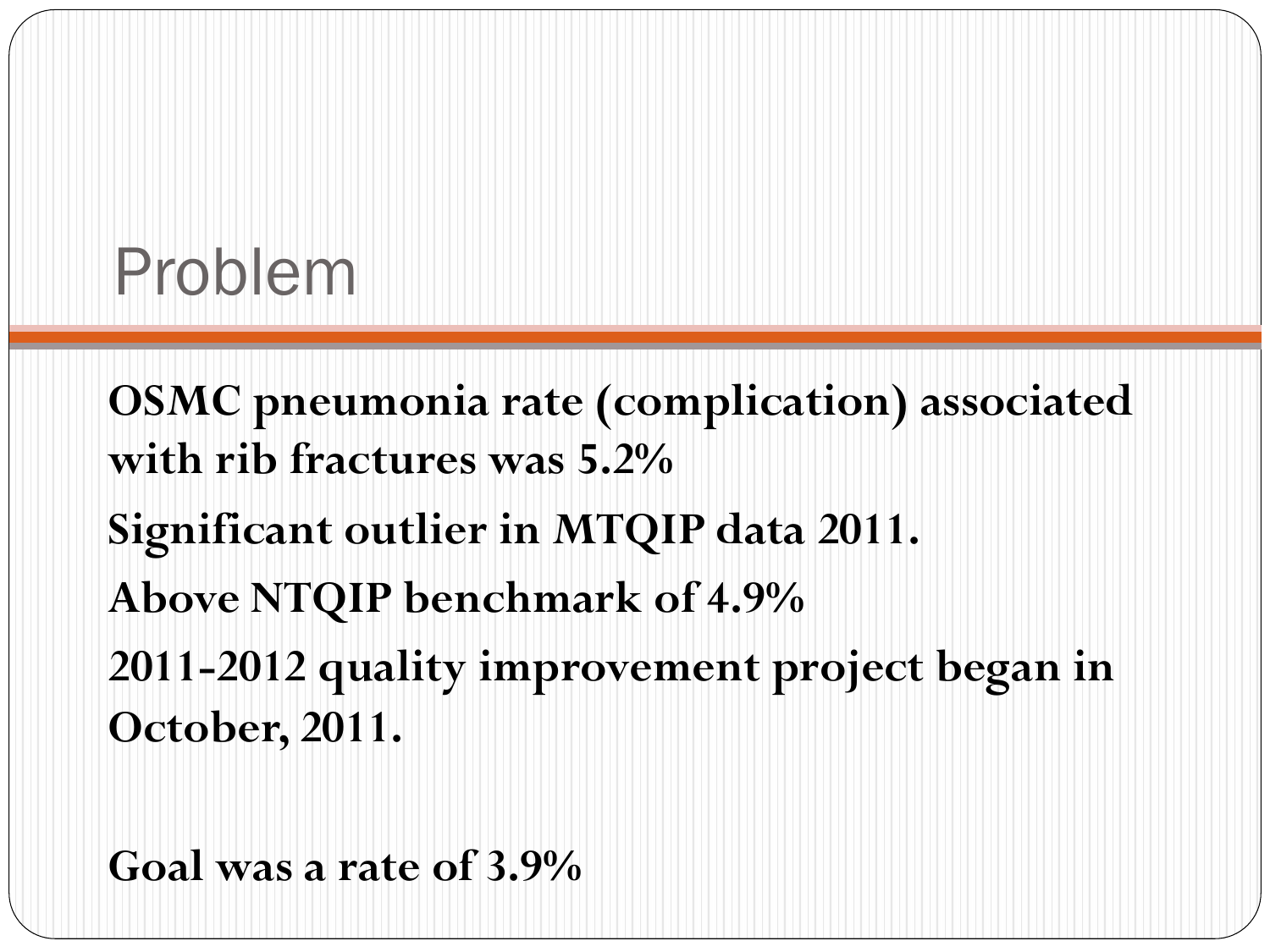## Guidelines developed

**Patient group identified 2 or more rib fractures Patients requiring admission to the hospital Hospital LOS > 1 day** 

**Initial intervention, begun November,2011 Changed Incentive Spirometer to Acapella device.**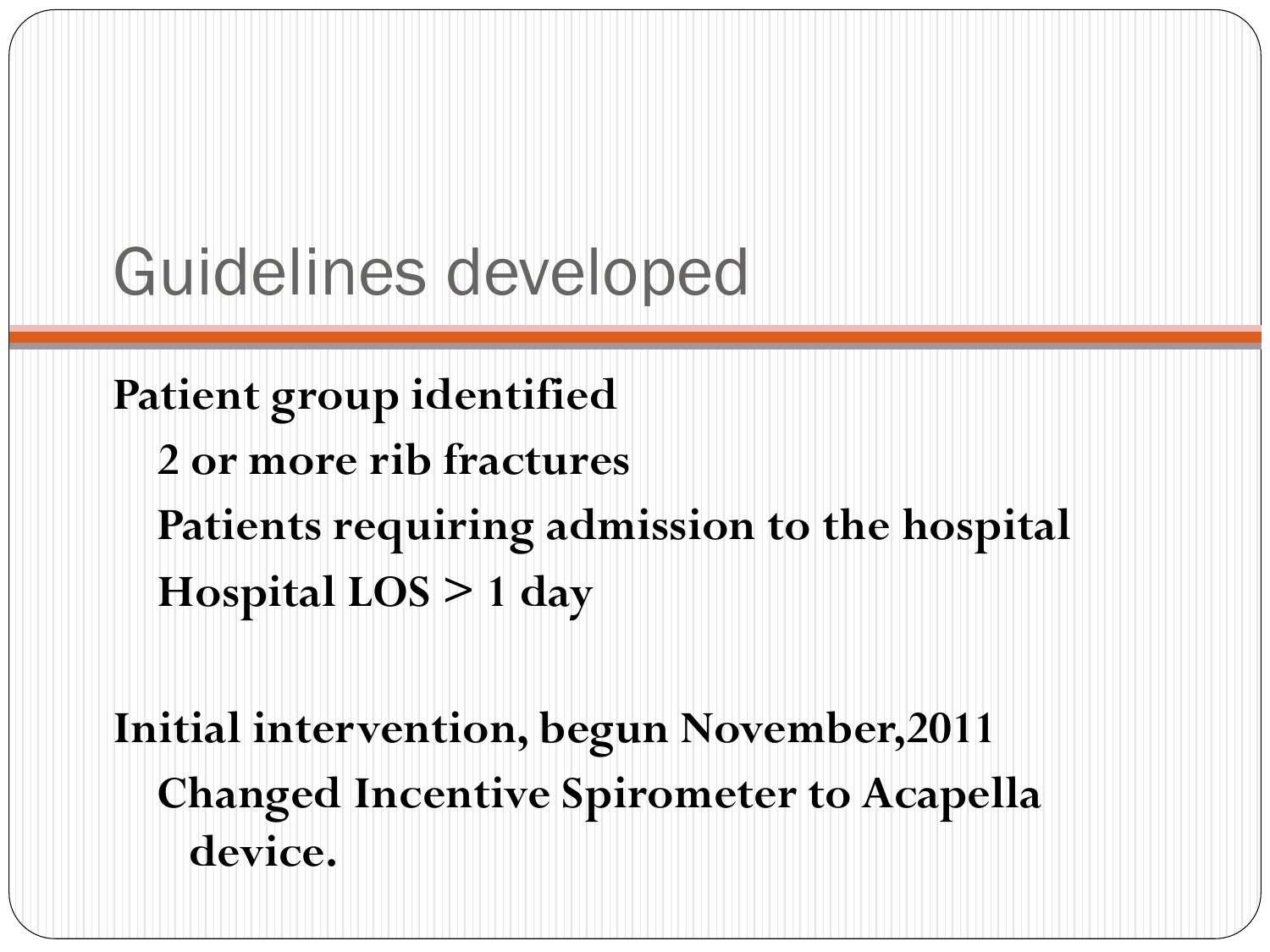## Acapella device

#### acapella® product family features

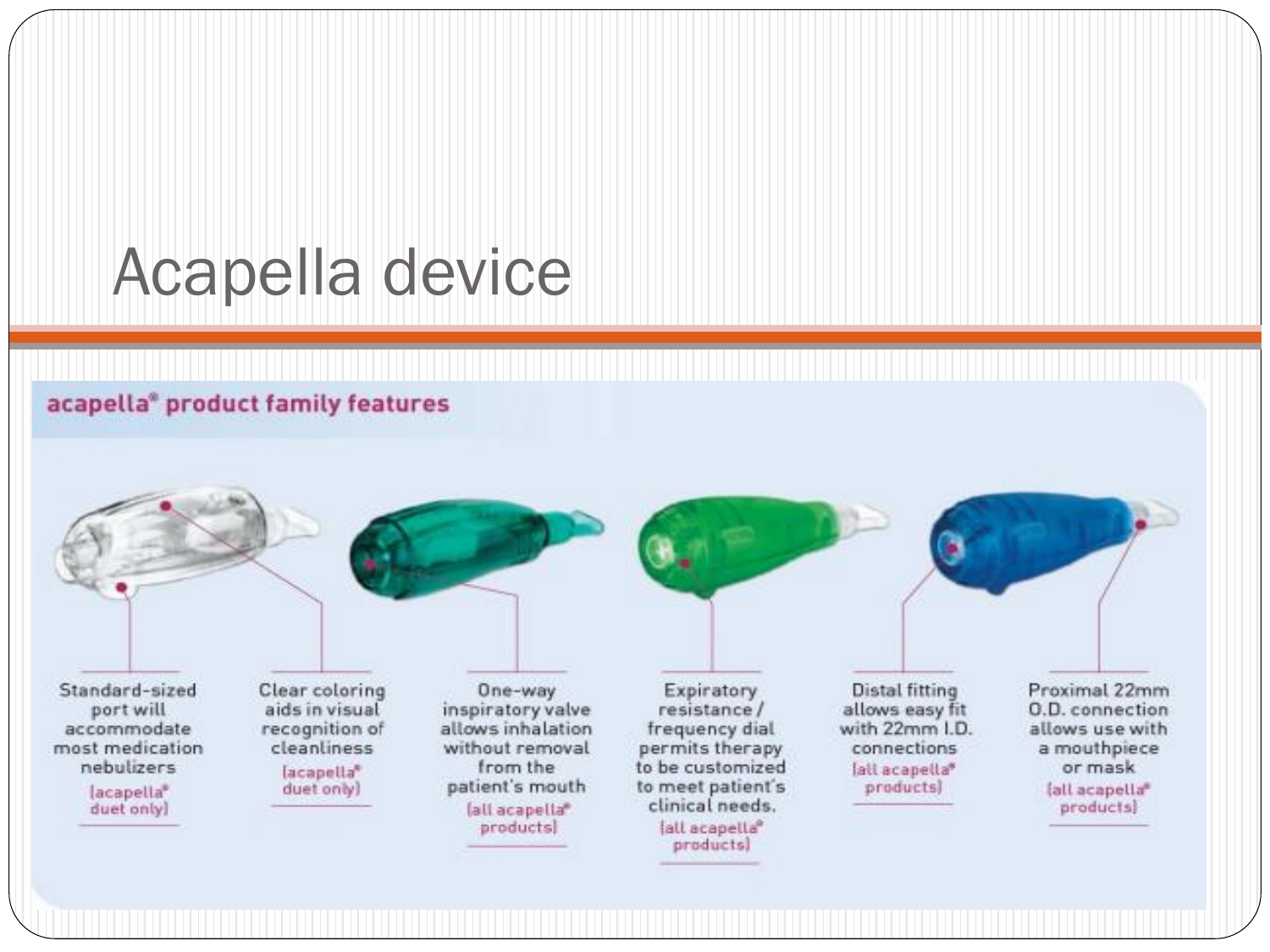## October 2011- January 2012

- **.** Initial reporting period
	- 22 patients
	- 50.77 average age
	- 5.5 day average LOS
	- 16 average ISS
	- 2.81 average Chest AIS
	- $\bullet$  4.40% pneumonia rate (down 0.8 %)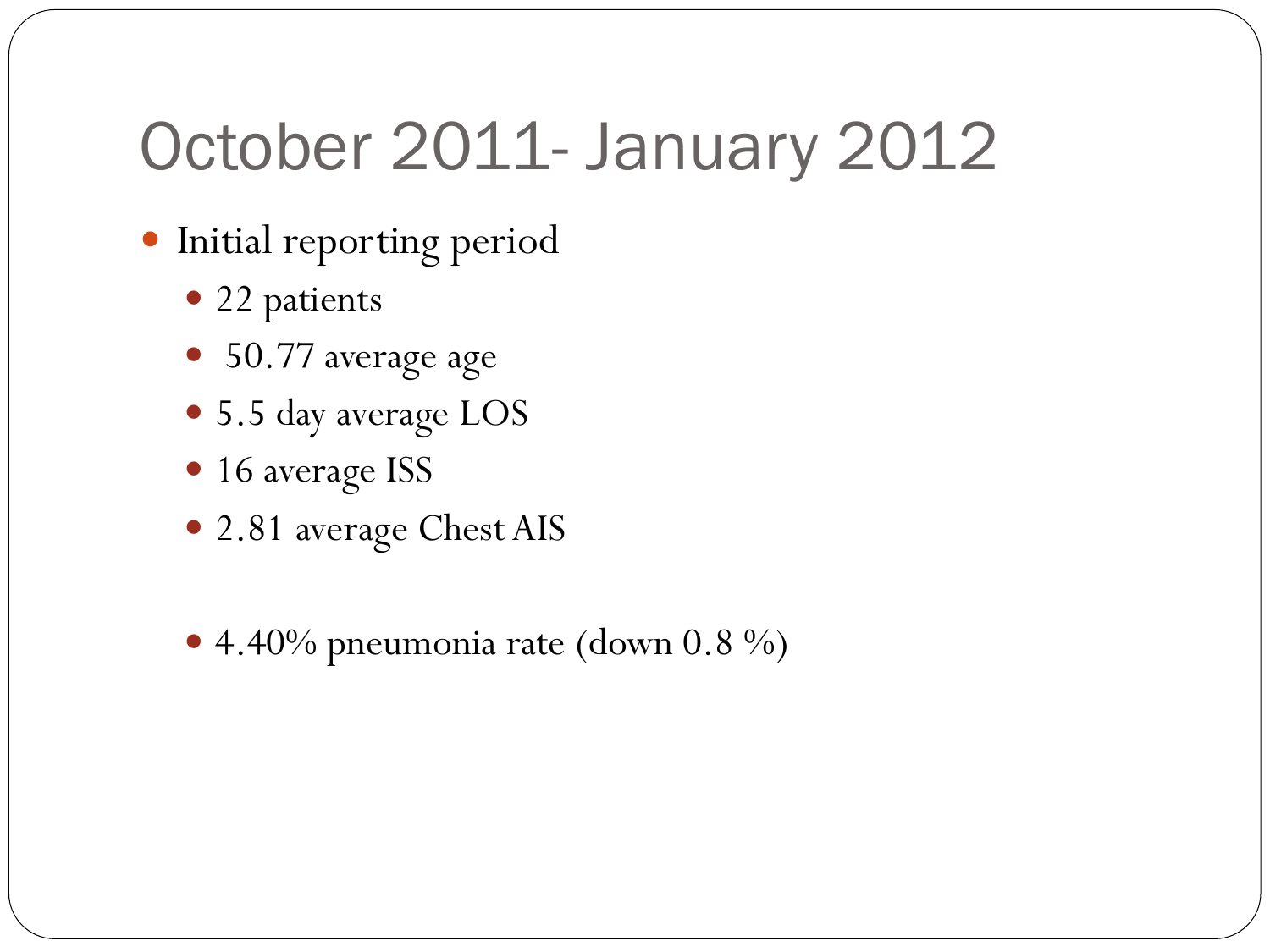## Guidelines revised

**Acapella continued On-Q pain pump with marcaine inserted for continuous rib block. Para spinal insertion position** 

**Increased staff awareness (physician, nurse and RT)**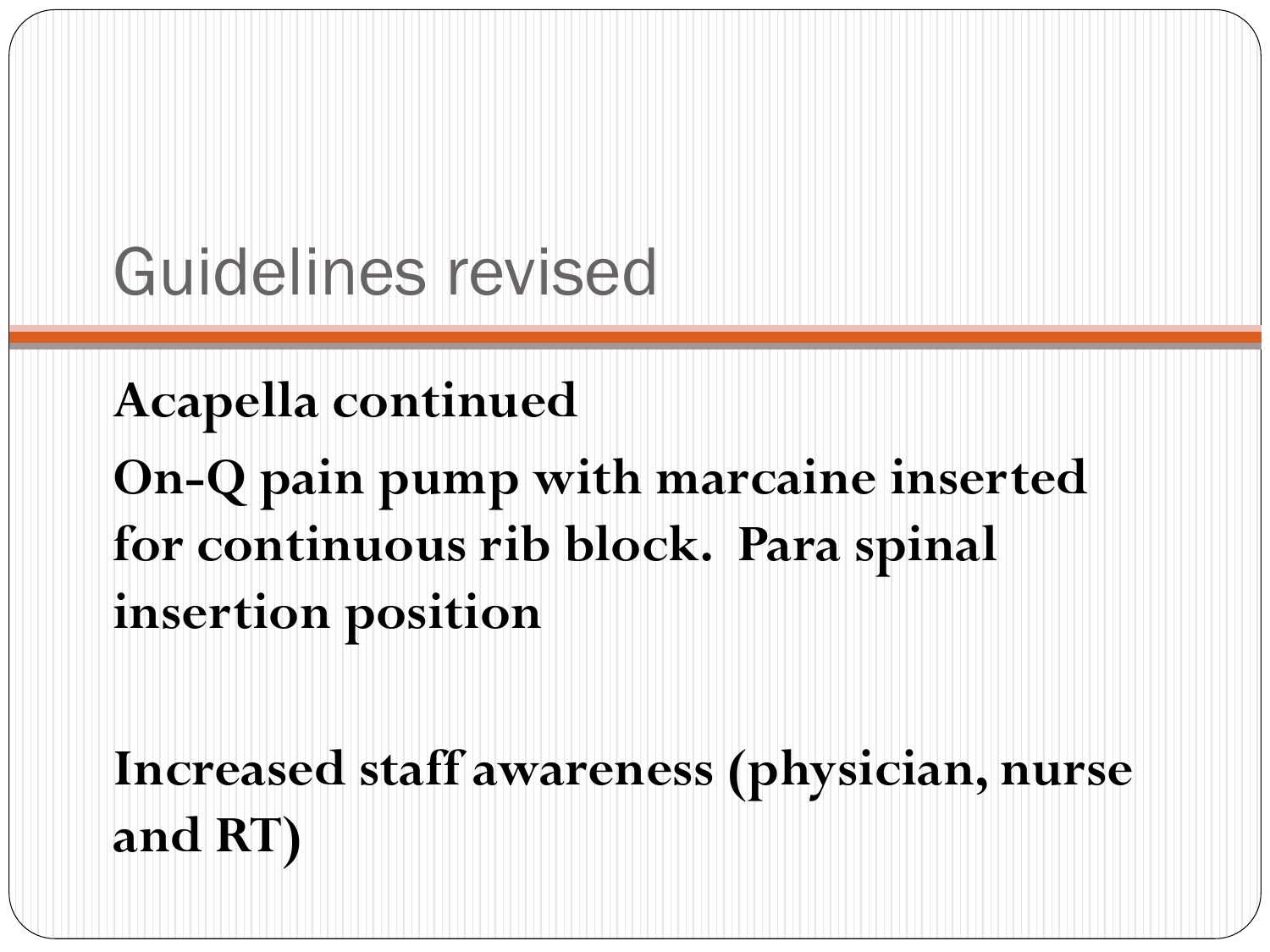## On-Q pain pump

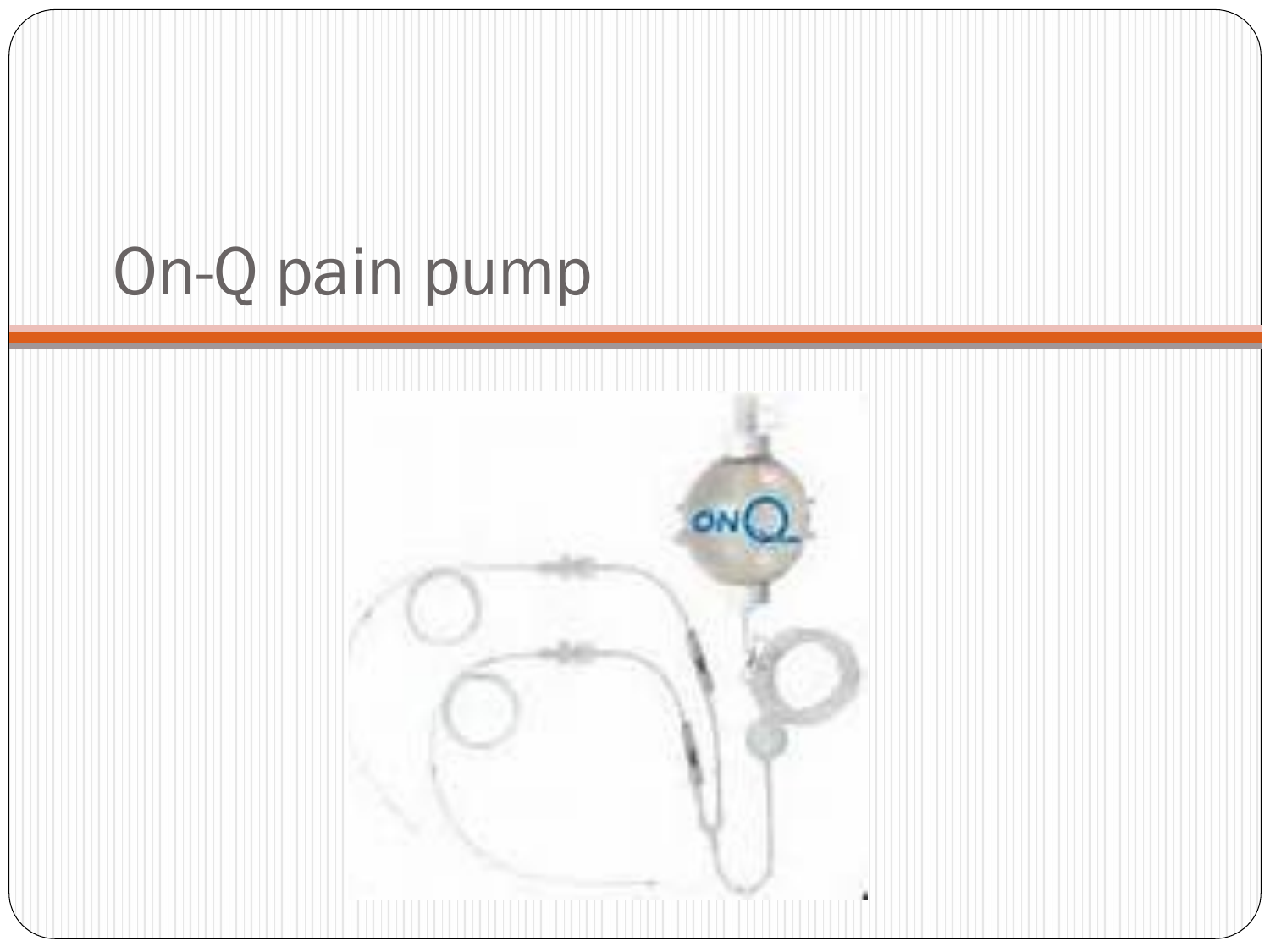## February 2012 to May 2012

- Follow up reporting period
	- 31 patients
	- 56.29 average age
	- 4.58 average LOS (down.92 days)
	- 20.5 average ISS (higher severity)
	- 2.52 average Chest AIS (lower severity)
	- 3.23% pneumonia rate (down 1.17%)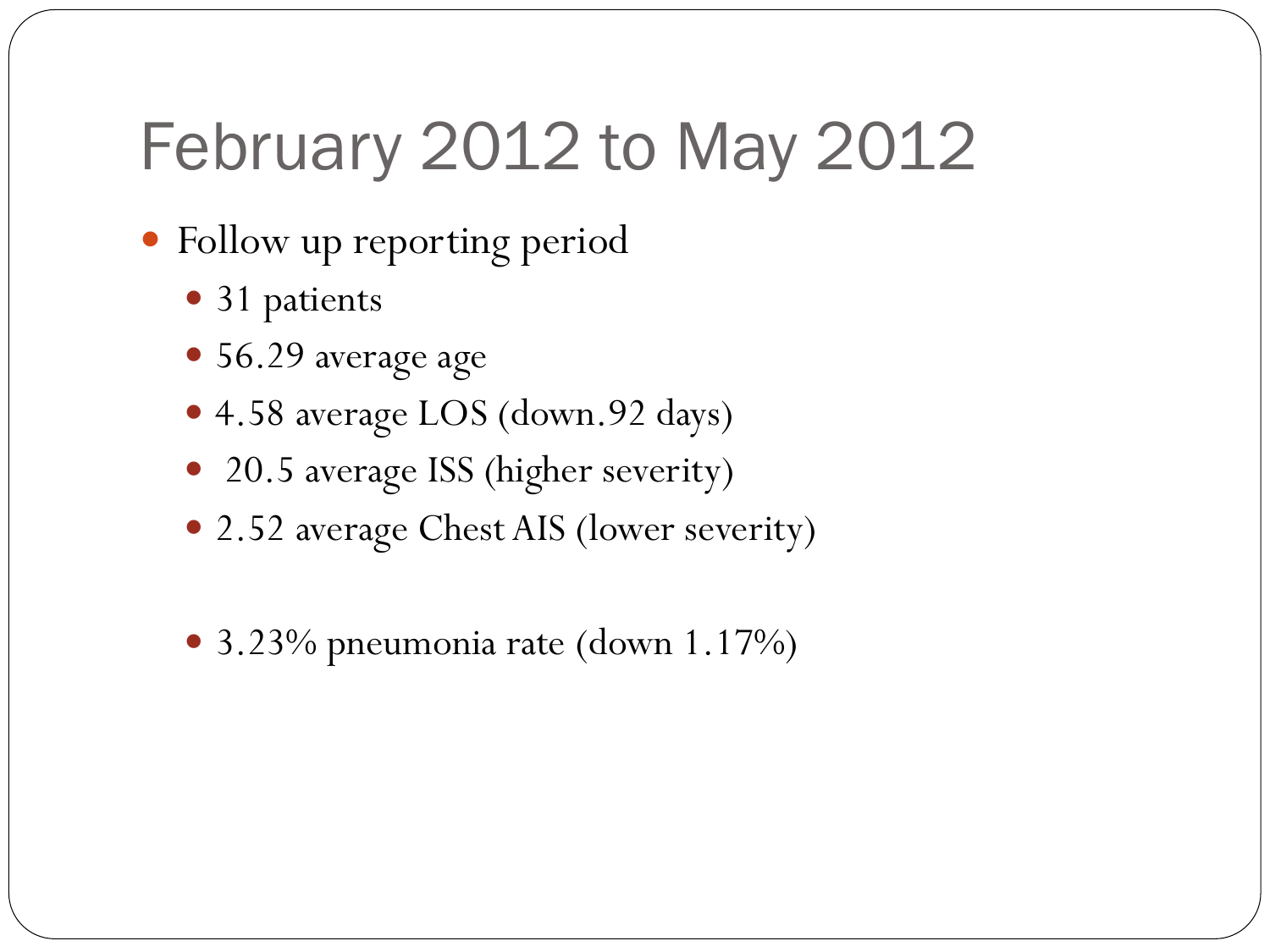Further guideline revision

**Acapella continued On-Q pain pump continued** 

**BiPap utilize at night 2100 – 0800 for pulmonary support and to maintain lung recruitment**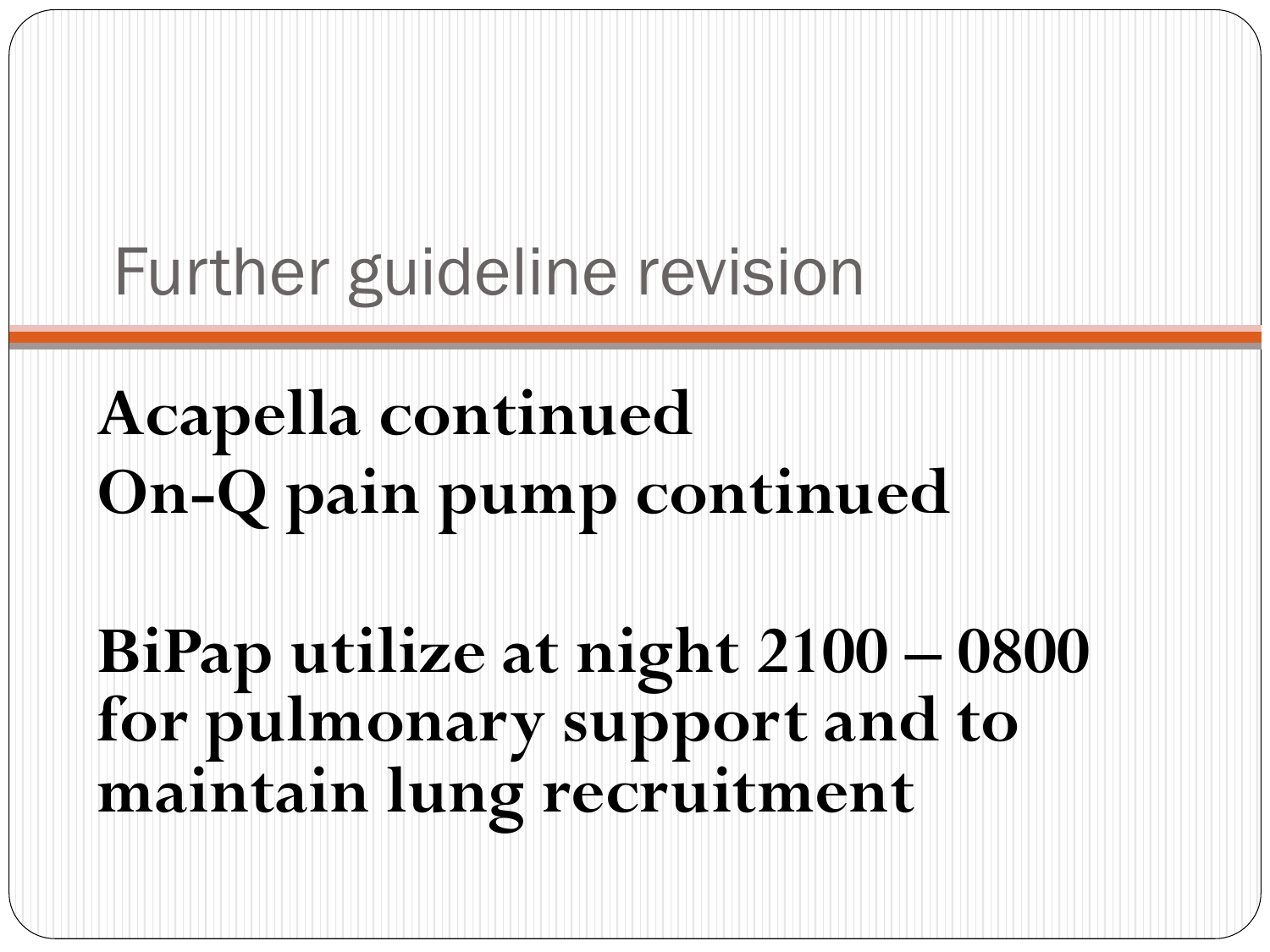## BiPAP



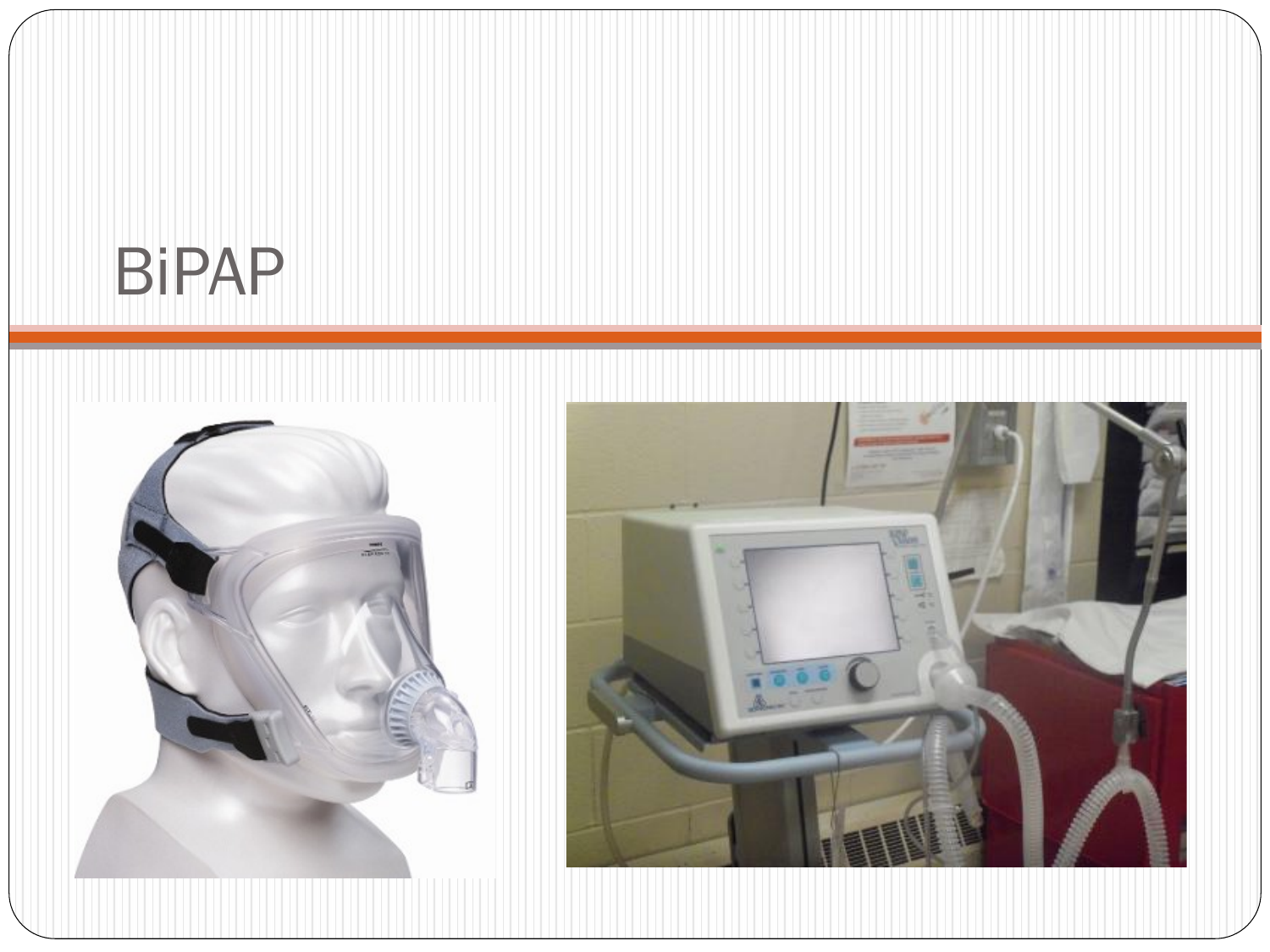## June 2012 to September 2012

- Final reporting period
	- 15 patients
	- 51.91 average age
	- ! 3.6 day average LOS (down additional .98 day) ! **overall LOS decrease of 1.9 days**
	- 12.07 average ISS (lower injury severity)
	- 2.73 average Chest AIS (Higher chest injury)
	- $\bullet$  Pneumonia rate 0% (down 3.2%)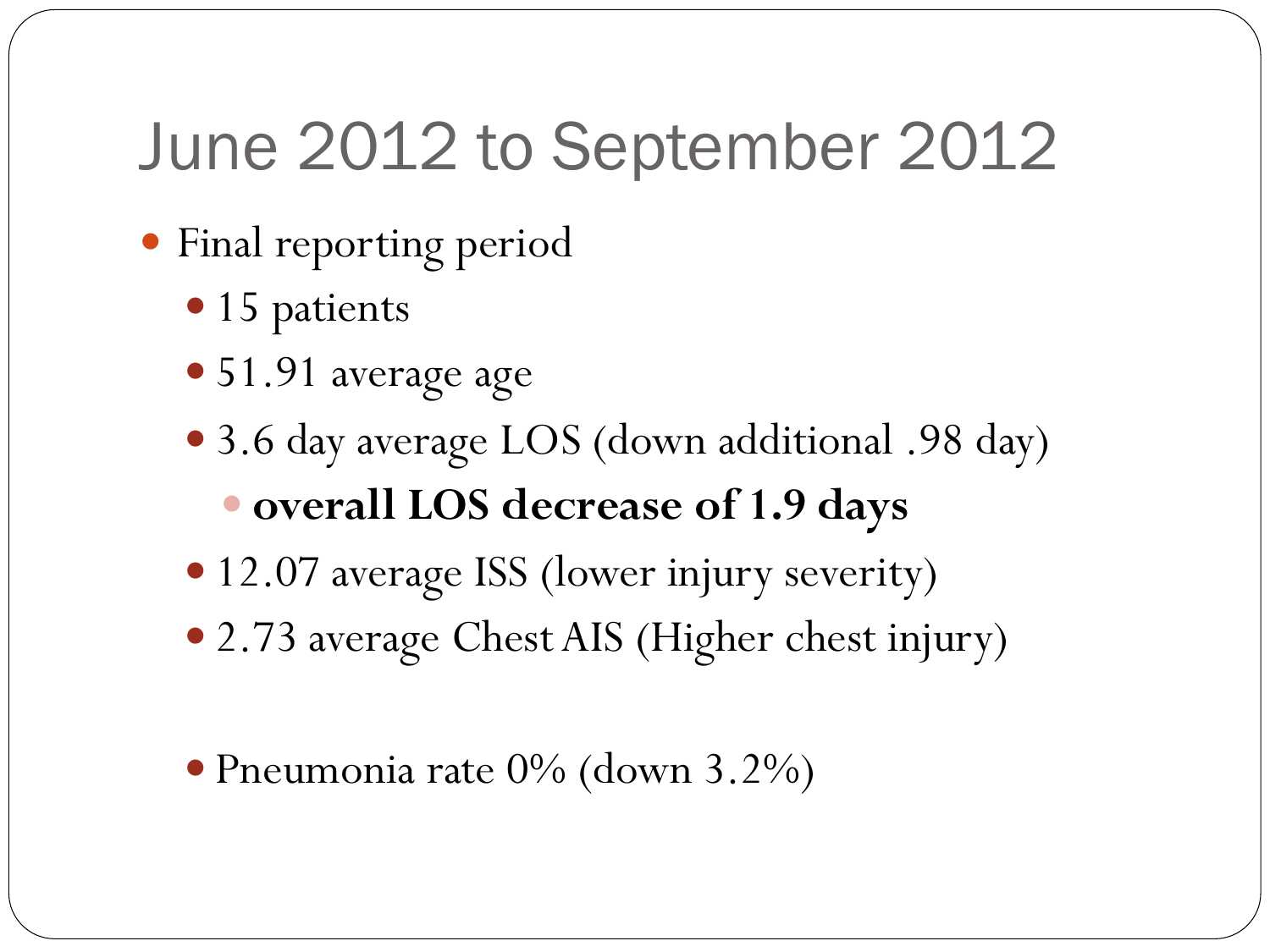## Rib Fracture Protocol

#### **Inclusion**

**2 or more rib fractures Hospital admission >1 day LOS** 

### **Intervention**

**Acapella** 

**On-Q Pain pump with marcaine, para spinal insertion BiPap support at night 2100 – 0800 throughout admission**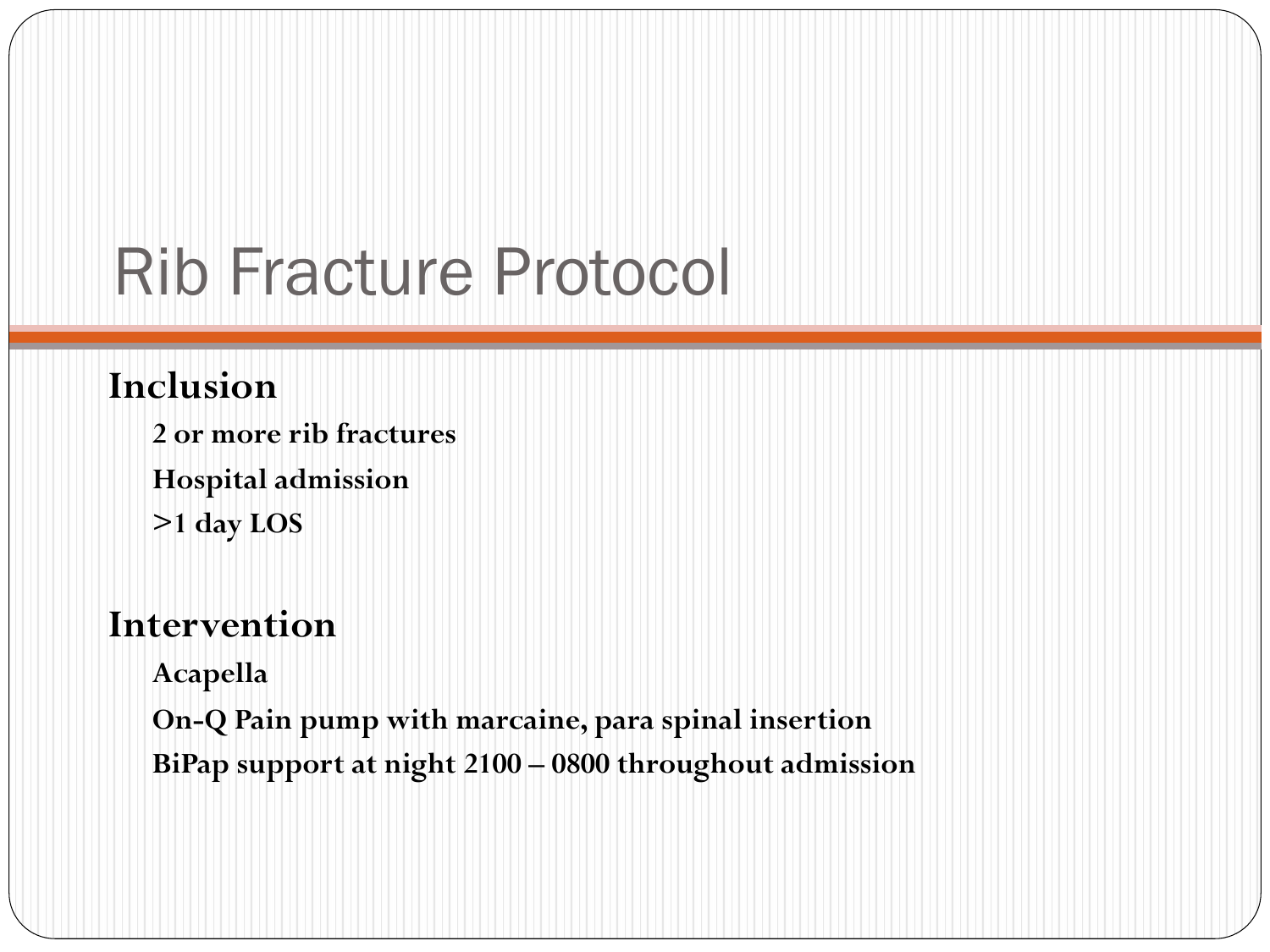## **Results**

- 1 year study period
- 68 patients
- LOS decreased from 5.5 to 3.6 day average
	- 1.9 day decrease
- Average age 53
- $\bullet$  Average ISS 16.04
- $\bullet$  Average Chest AIS 2.7
- · 12 month pneumonia average 0.64%
	- 4.56% decrease with 0% in final 4 months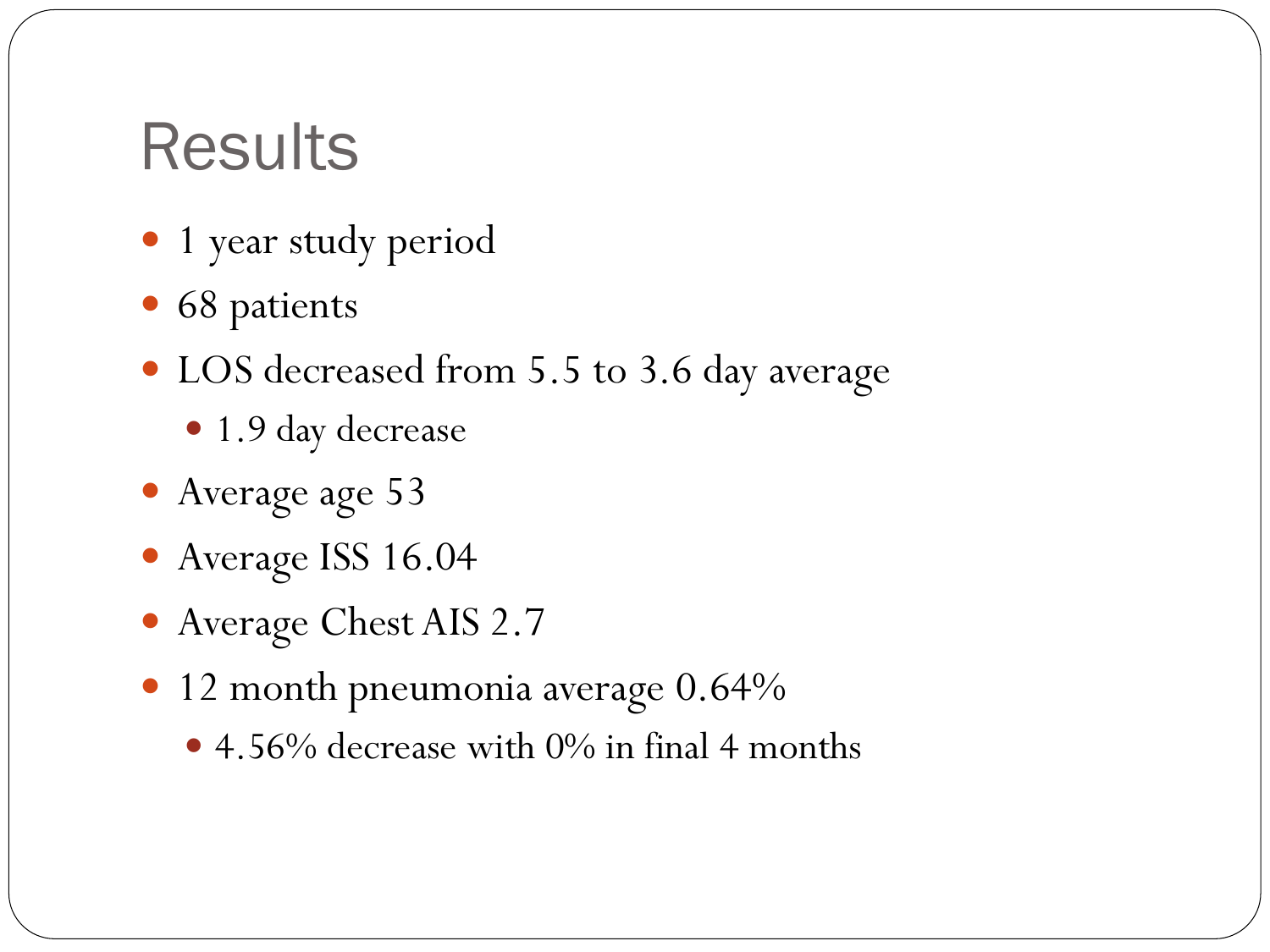## Conclusion

- ! Aggressive control of pain with On-Q pain catheters in para spinal position
- Respiratory support and recruitment with Acapella vibratory PEP therapy system (\$40 cost)
- ! Maintenance of recruited air space with BiPAP therapy overnight with full face mask (\$50 cost)
- ! Combined, these therapies are synergistic and drastically reduce the incidence of pneumonia.
- There is reduced morbidity, mortality and length of stay with minimal cost, more than covered by decreased LOS